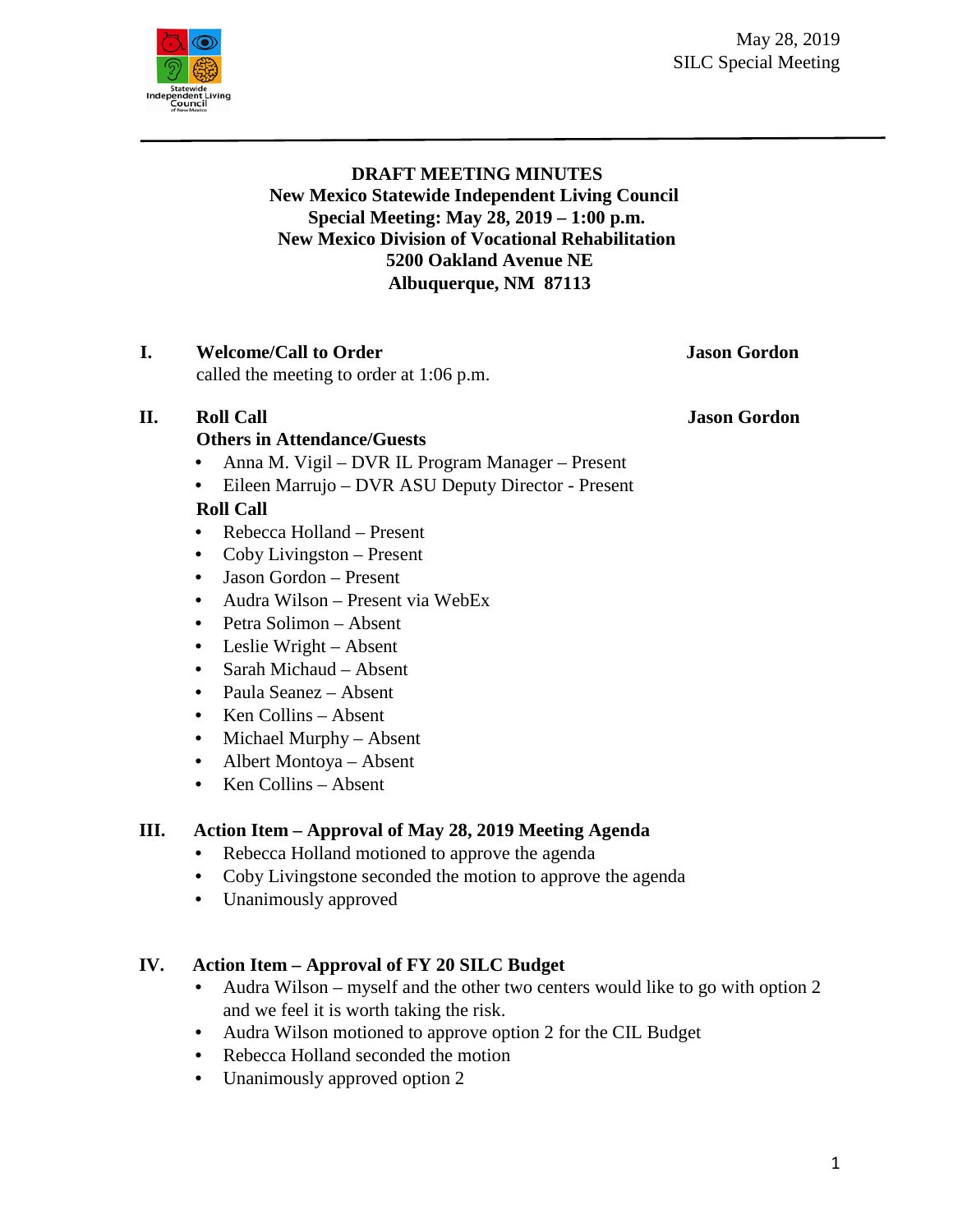

- Eileen Marrujo Yes. Anna will work with the centers to create their contracts based on those dollar amounts. We will move forward with that.
- Jason Gordon thank you Eileen. Anna thank you for all your hard work you've done and going to do on these contracts. I also appreciate the centers thoughtful consideration on this.
- Coby Livingstone Mr. Chair is it appropriate to get a copy of that CIL Budget?
- Rebecca Holland Yes, I believe we will see that next quarterly meeting
- Eileen Marrujo Yes you will Coby. So, I want to clarify that option 2 is the long-term option we are trying to do we will require some BAR's (Budget Adjustment Requests) and will require special language during the legislative session in October for program transfer. We will not be able to do the transfer until after the 30-day session.

# **V. Action Item – SILC Coordinator RFQ Approval/Denial**

- Jason Gordon last week interviews were held and just to give a brief background of the interviews. I'd like to open it up to the floor for discussion.
- Rebecca Holland I would like to let Audra know how I felt about the interview. We interviewed only 2 people. I felt really good about the applicants. Brian Ortiz will have a learning curve ahead of him but he is a quick learner and well his partner Patricia Quintana is very well versed in government contracts and different reporting; but together it seems like a good fit. There will need to be some conversations about Brian taking the lead because Patricia is a strong personality; more direct and vocal. Audra, Brian in the last 2 years has become vision impaired and become more inactive for that reason but is just now stepping out into the arena of work after learning to cope and manage his disability. As he gains confidence he will come through quickly.
- Coby Livingstone I agree with Rebecca. I think we will be extremely pleased.
- Jason Gordon I agree with Rebecca and Coby one thing I am concerned with is they really don't have an existing relationship with the centers but was impressed with their willingness to learn and acknowledgement of this. I think they will be a good fit. Any questions?
- Audra Wilson no questions as long as they are ready and willing to meet with the center directors that is extremely important and have a working relationship and step up what the SILC needs to do.
- Rebecca Holland they are very teachable. They want to learn and take direction from the CIL and SILC. They noted they want to take a line item off the budget for interpreter and use it to travel to meet the directors state wide. This is a yearlong contract. So, we can re visit again.
- Coby Livingstone well even in 6 months we can evaluate them.
- Jason Gordon ok so I believe everyone is in agreement.
- Coby Livingston motioned to accept the RFQ of Brian Ortiz and Patricia Quintana to be the executive SILC Coordinators.